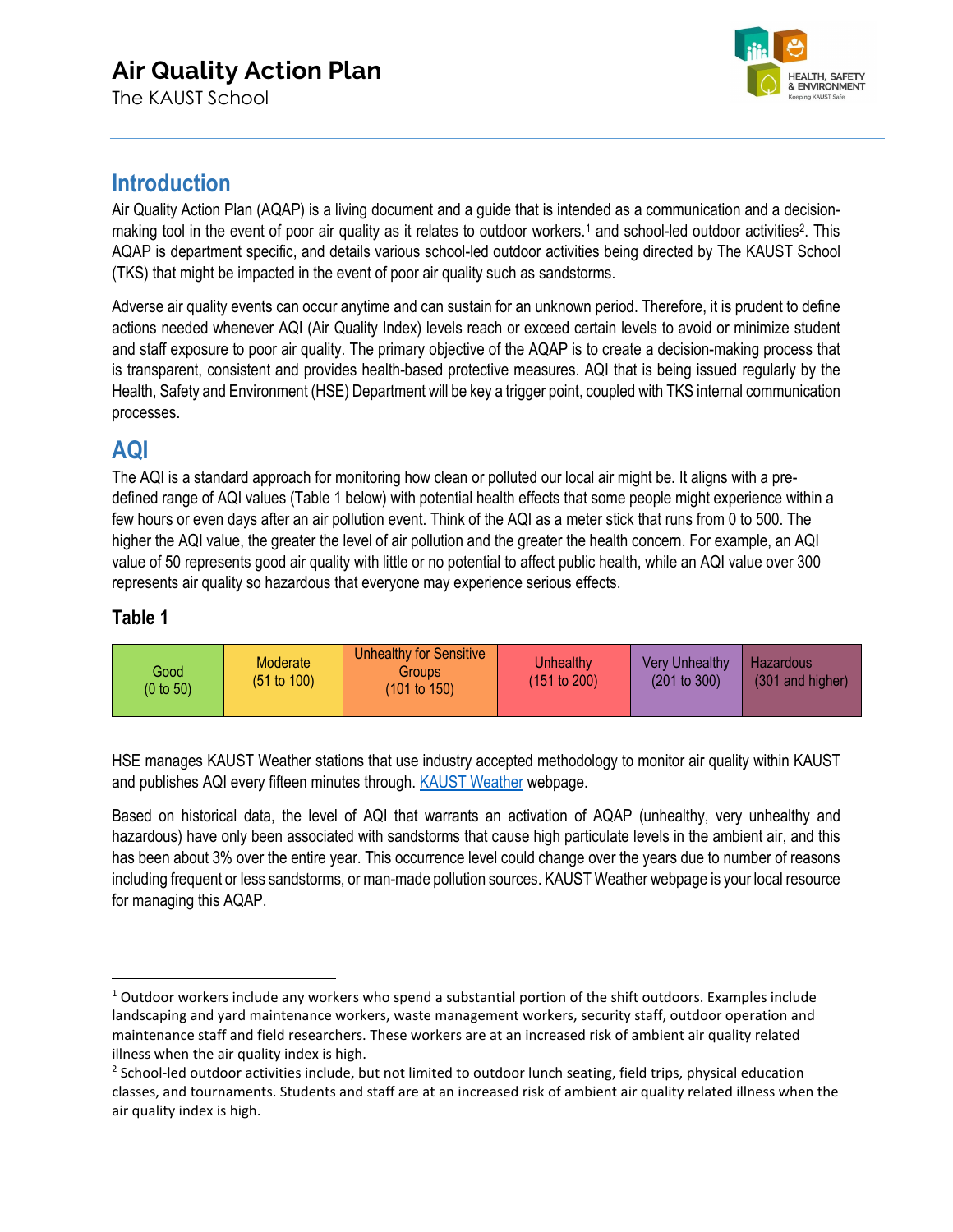

## **Roles and Responsibility**

| <b>ROLE</b> | <b>RESPONSIBILITY</b>                                                                                                                                                                                                                                                                                                                                                        |
|-------------|------------------------------------------------------------------------------------------------------------------------------------------------------------------------------------------------------------------------------------------------------------------------------------------------------------------------------------------------------------------------------|
| <b>TKS</b>  | Ensure AAQP is implemented and communicated<br>to the relevant staff.<br>Monitor AQI information at KAUST Weather<br>webpage.<br>Update HSE in the event of changes to the outdoor<br>activities that are listed in the "Health-based<br>Protective Measures Matrix" of this document.                                                                                       |
| <b>HSE</b>  | Provide the provision of guidance and advice on<br>$\bullet$<br>matters related to air quality.<br>Keep KAUST Weather website up to date<br>including, but not limited to publishing AQI data.<br>Initiate periodic review of this AQAP in consultation<br>with TKS.<br>Collaborate with TKS director regarding school<br>$\bullet$<br>cancellation or closure. <sup>3</sup> |

## **Health-based Protective Measures Matrix**

The Health-based Protective Measures Matrix has been designed to reduce the exposure to unhealthy air while in an outdoor environment. The matrix identifies several key outdoor activities that entail either just being in an outdoor environment with a limited physical activities such as eating in an outdoor seating area or guarding a crossing. The matrix also includes activities that entail prolonged or heavy exertion activities that might result students or staff breath harder than normal such as physical education classes in an outdoor environment.

The matrix details specific protective measures for AQI levels of Unhealthy, Very Unhealthy and Hazardous and include protective measures such as rescheduling activities when the air quality is better, moving activities indoor, the use of personal protective equipment such as dust masks, or in an extreme cases suspending activities.

<span id="page-1-0"></span><sup>&</sup>lt;sup>3</sup> There is no established number that would indicate school cancellation or closure. TKS will rely on the direction of HSE to determine the need to cancel or close school due to very unhealthy or hazardous conditions. Decisions around school cancellation would be made by 6:00 am. Should HSE make this recommendation, TKS will communicate with the school community following an announcement from HSE.